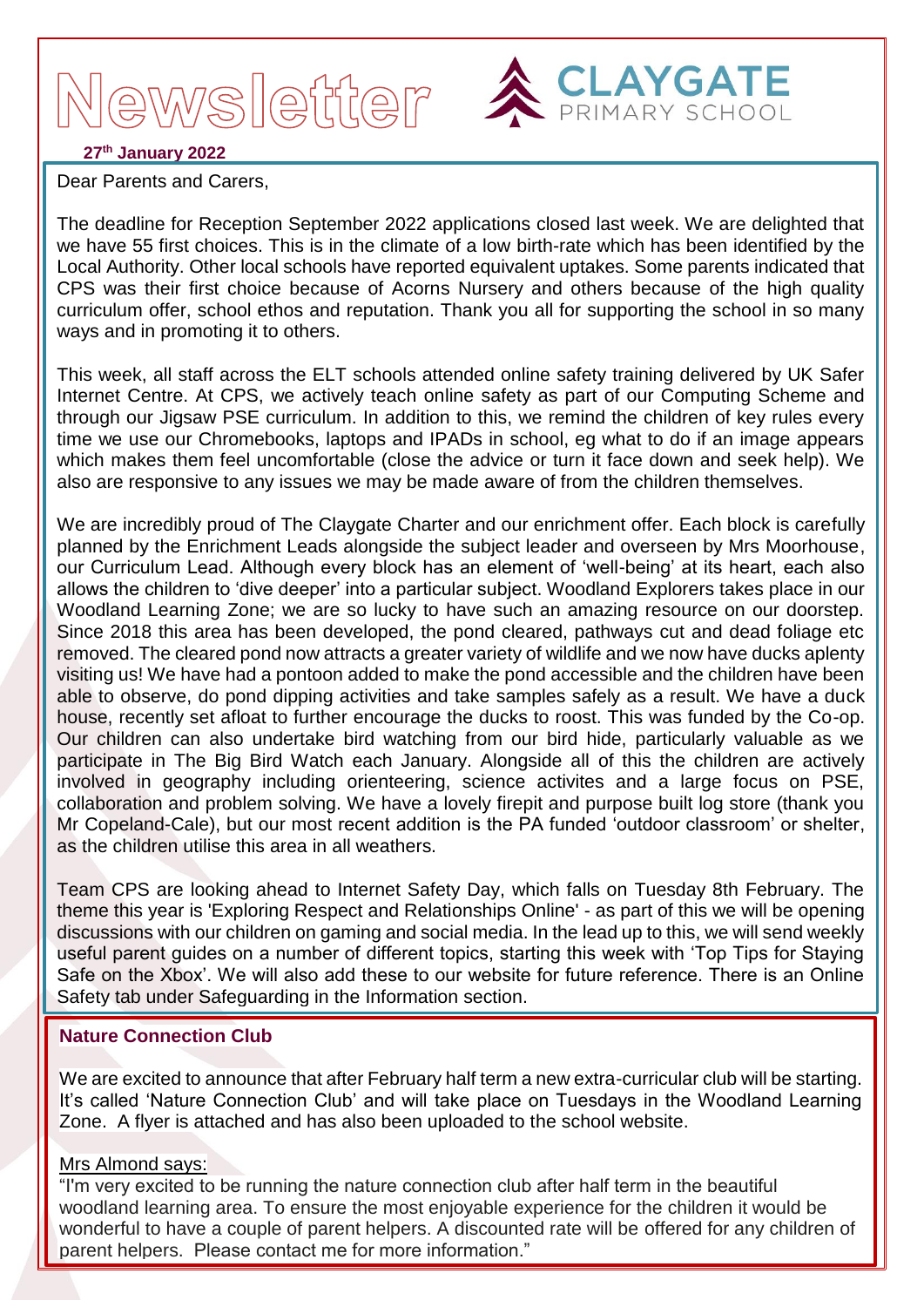# Newsletter ACLAYGATE



## **Stop Abuse Together**

We would like to share with you the Government's new [Stop Abuse Together](https://surreycountycouncil.newsweaver.co.uk/SchoolsBulletin/sj2c9xl11qkftvy3n2c9zh/external?a=6&p=61122066&t=20022805) campaign that aims to empower parents and carers to take steps to help keep their children safe from sexual abuse.

It's estimated that one in ten children in England and Wales will experience sexual abuse before they turn sixteen. Many children won't tell anyone at the time of their abuse. That's why it's important to know how to spot the signs and where you can go for support if you're concerned. You can learn more by visiting: [Stop Abuse Together](https://surreycountycouncil.newsweaver.co.uk/SchoolsBulletin/sj2c9xl11qkftvy3n2c9zh/external?i=2&a=6&p=61122066&t=20022805) (stopabusetogether.campaign.gov.uk).

The [Stop Abuse Together](https://surreycountycouncil.newsweaver.co.uk/SchoolsBulletin/sj2c9xl11qkftvy3n2c9zh/external?i=3&a=6&p=61122066&t=20022805) website enables parents and carers to:

- Learn about the potential signs of abuse
- Build trust by speaking to your children regularly, which can help prevent abuse
- Find further support, including through the [NSPCC](https://surreycountycouncil.newsweaver.co.uk/SchoolsBulletin/s0t2p0p1rlkftvy3n2c9zh/external?a=6&p=61122066&t=20022805) helpline (0808 800 5000).

Please do have a look at the website. All children have a right to be safe from sexual abuse, and we all have a role to play in keeping them safe.

## **Winter RUNderland**

Thank you to those who took part in this year's Winter RUNderland Fun Run. Congratulations to all the winners!

#### **2km results**

**Early Years** Gold - Anya (Holly) Silver - Sienna (Holly)

#### **KS1**

Gold - Albert (Oak) Silver - Theo (Oak) Bronze - Cara (Oak)

#### **KS2**

Gold – Millie (Beech) Silver - Max (Sycamore)

## **5km results**

Gold - Ben (Rowan) Silver – Henry (Beech)

**Best outfit** - Esme (Alder)

Bronze – Effie (Beech) *All participants – your medals will come to you shortly!*

## **Want to Make a Difference? Teach**

Would you like to train to teach in a local Primary School? Please see the attached leaflet about an information event to be held at Corpus Christi Catholic Primary School (KT3 3JU) on Wednesday 2<sup>nd</sup> February at 5pm.